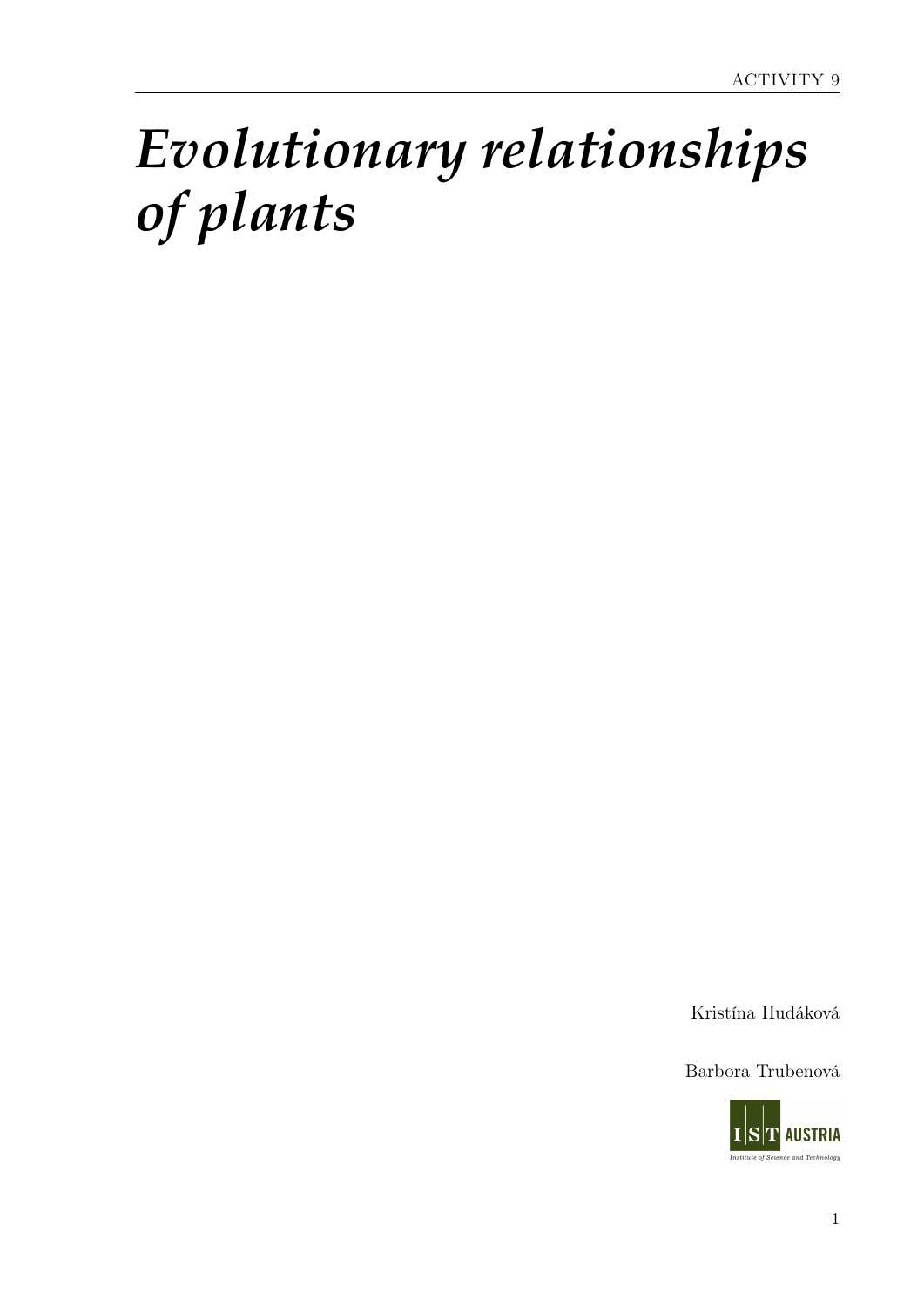# 9 Evolutionary relationships of plants

In this activity, students examine live specimens of the four major groups of land plants—mosses, ferns, gymnosperms and angiosperms—and look for their distinctive features. They draw the specimens, emphasizing the important details, identify the correct description of each of the major plant groups and review the key features they have identified. Students use the key characters to complete a character chart and then construct a cladogram based on the data.

## 9.1 Aims

- To review the characteristics of the major plant groups.
- To learn the evolutionary relationships of the major plant groups.
- To practice studying and drawing biological specimens.
- To learn how cladograms are made.

## 9.2 Structure

- First, the classroom is divided into four groups  $(20 \text{ min})$ .
- Then, the students mix to form new groups, each consisting of at least four students. There should be at least one student from each of the previous groups in each new group, and each student should bring with them a specimen of the plant group they were studying during the first part of the activity. Working in these groups takes place during the remaining lesson time (20–25 min).

## 9.3 Materials

- Student sheets
- Live plant specimens belonging to each of the major land plant groups—mosses, ferns, gymnosperms and angiosperms. More than one species per plant group may be used.
- Microscope or magnifying glass
- Cards with descriptions of the land plant groups

# 9.4 Procedure

- 1. In the first part of the activity, students are divided into four groups, each working with live specimens of one of the major land plant groups: mosses, ferns, gymnosperms or angiosperms. The teacher distributes the student worksheets and the plant specimens to each group. The teacher may bring more than one species from each of the major plant groups (e.g. a fern and a horsetail for seedless vascular plants).
- 2. In the class arrangement mentioned above, students complete the first part of the activity according to the instructions in their worksheets.
- 3. After completing the first part of the activity, the students switch groups so that each of the newly formed groups has at least one student from each of the previous groups. In other words, at least one specimen belonging to each of the major plant groups should be brought to each of these newly formed groups by a student from their previous group.
- 4. In this second class arrangement, students continue working according to the instructions on their worksheets to complete the second part of the activity. They should be able to complete the characteristics table and draw a cladogram according to the presence or absence of a certain characteristic.
- 5. Students may submit the completed worksheets for evaluation, or they may retain them for the next lesson for the discussion with the whole class.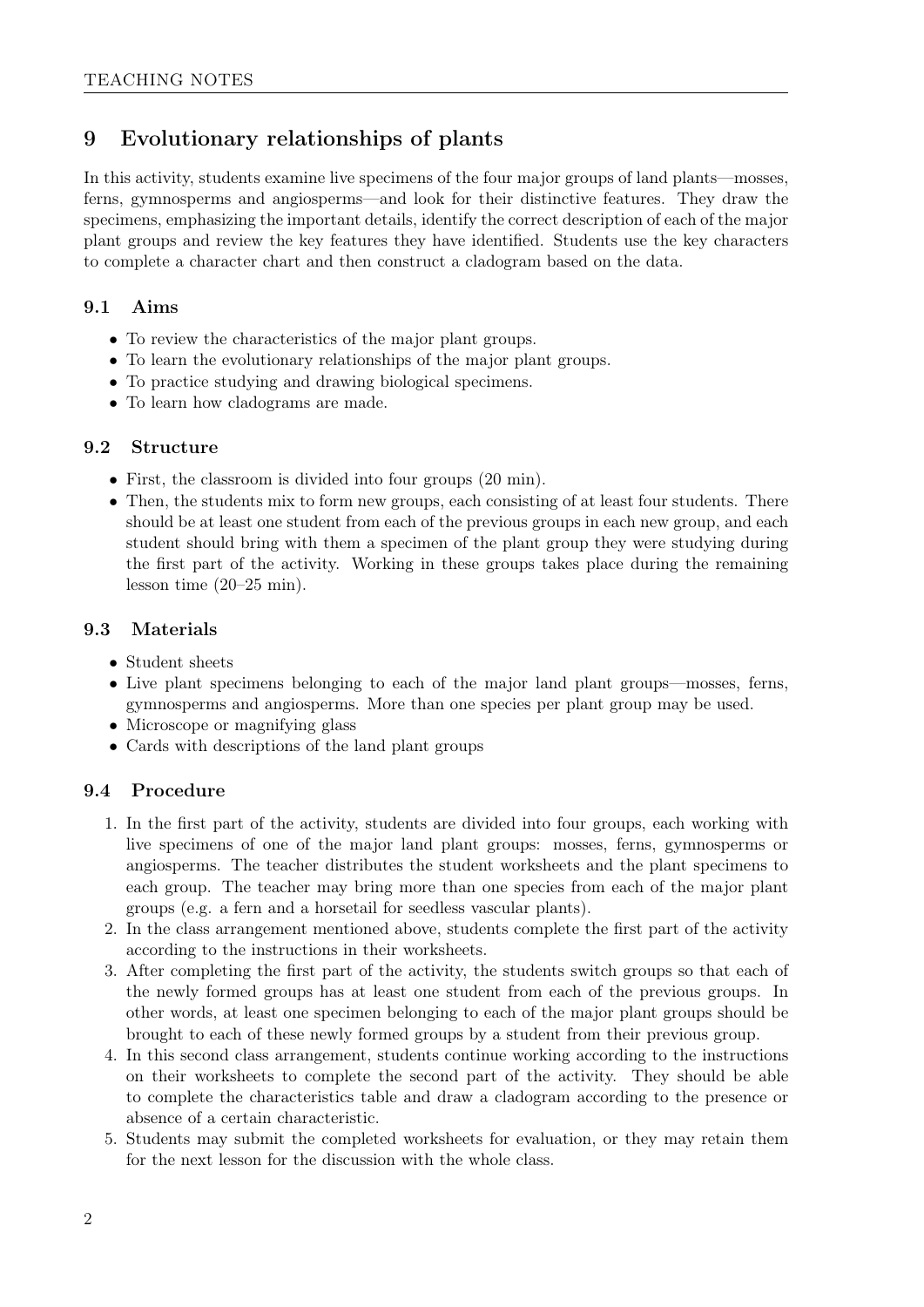are small and simple plants that usually grow in damp locations. The individual plants are usually composed of simple leaves, one cell thick, covering a thin stem that supports them. They have no roots, just thin filamentous outgrowths called rhizoids. They do not have seeds, flowers, or vascular tissue. The water is absorbed into their bodies across their whole surface and moved inward mostly by diffusion from cell to cell. They reproduce through the alternation of generations, producing gametes and spores. The gametophyte stage is dominant. The embryo develops into a sporophyte attached to and dependent on the gametophyte.

 $\approx$ 

. . . . . . . . . . . . . . . . . . . . . . . . . . . . . . . . . . . . . . . . . . . . . . ✂ . . . . . . . . . . . . . . . . . . . . . . . . . . . . . . . . . . . . . . . . . . . . . .

have roots, stems and leaves with special water-conducting tissues, like other vascular plants. Some have fibrous roots, while others produce an underground stem called a rhizome. Their leaves are often delicately divided. They form an embryo during reproduction but lack both flowers and seeds. These plants reproduce through the alternation of generations, producing gametes and spores. The spores are produced in sporangia which are mostly located on the bottom side of their leaves. The sporophyte stage is dominant and independent of the gametophyte.

include shrubs and trees that are often large and evergreen. These plants have a typical plant body structure, with true roots, stems and leaves, often modified as needles. They contain vascular tissue and are able to perform photosynthesis during most of the year, even in temperate regions. They produce seeds that are usually located on the scales of cones and are exposed to the environment. They reproduce through the alternation of generations. The sporophyte stage is dominant, while the female gametophytes live within the parent sporophyte. Because pollen grains carry the sperm to the eggs, free-flowing water is not required for fertilization. The embryo develops inside a seed.

. . . . . . . . . . . . . . . . . . . . . . . . . . . . . . . . . . . . . . . . . . . . . . ✂ . . . . . . . . . . . . . . . . . . . . . . . . . . . . . . . . . . . . . . . . . . . . . .

is the most diverse group of land plants. It ranges from small, low-lying plants to large trees. Plants belonging to this group have a typical plant body structure, with true roots, stems and leaves. Flowers, their reproductive organs, are the most remarkable feature distinguishing them from the other seed plants. They all produce seeds that are associated with a fruit or nut. They reproduce through the alternation of generations. The sporophyte stage is dominant, while the female gametophytes live within the parent sporophyte. Because pollen grains carry the sperm to the eggs, free-flowing water is not required for fertilization. The embryo develops inside a seed.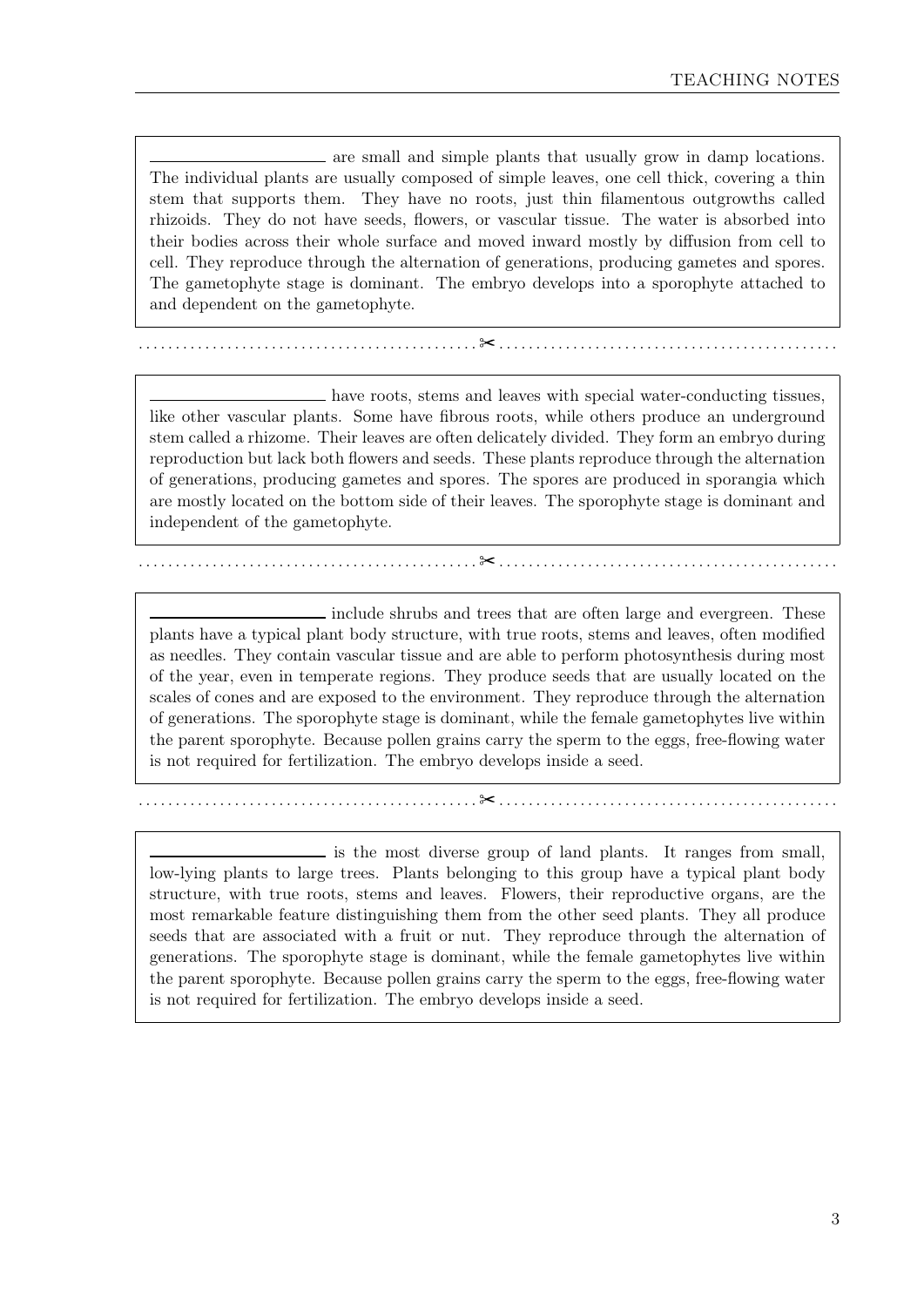# Evolutionary relationships of plants

The goal of evolutionary classification is to group organisms into categories that reflect their evolutionary relationships. In evolutionary classification, species are placed into groups called clades. A clade is a group of species that includes a single common ancestor and all descendants of that ancestor, both living and extinct.

Modern evolutionary classification uses a method called cladistic analysis. Cladistic analysis compares carefully selected traits to determine the order in which groups of organisms branched off from their common ancestors. This information is then used to link clades together into a diagram called a cladogram.

In this activity, you are going to examine live specimens of the major groups of land plants and look for their distinctive features. You will then construct a cladogram depicting the evolutionary relationships of these plant groups.

#### Materials

- Live plant specimens belonging to each of the major land plant groups
- Microscope or magnifying glass
- Cards with descriptions of the different land plant groups

#### Procedure

### Part 1: Studying live plant specimens, identifying typical features of the plant group it belongs to

1. You have been given one or more plant species belonging to one of the major plant groups. Carefully study the specimen you have been given. Discuss its features with members of your group. Draw a simple sketch of the specimen in the space provided below. Emphasize the details you consider important.

Sketch of the plant:

2. Identify the specimen. Try to use the most exact classification category you can.

Name of the plant:

 $Classification:$ 

3. Read the four cards containing the descriptions of the major plant groups. Discuss the descriptions within your group and decide which of the texts describes the plant group you have been working with. Write the name of the plant group into the blank space at the beginning of the text and highlight the most important characteristics of the members of this plant group.